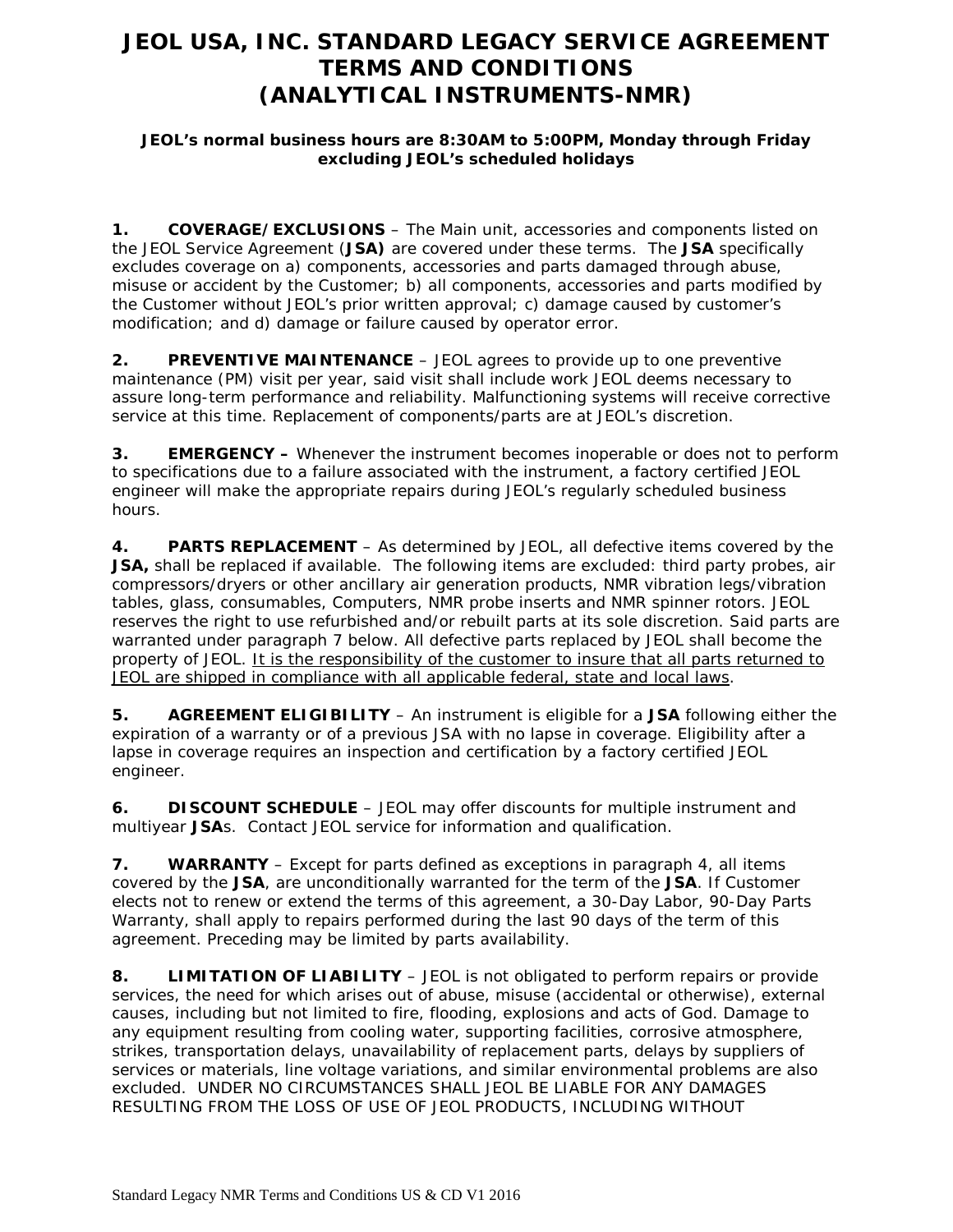# **JEOL USA, INC. STANDARD LEGACY SERVICE AGREEMENT TERMS AND CONDITIONS (ANALYTICAL INSTRUMENTS-NMR)**

### **JEOL's normal business hours are 8:30AM to 5:00PM, Monday through Friday excluding JEOL's scheduled holidays**

LIMITATION, INDIRECT, SPECIAL, CONSEQUENTIAL, INCIDENTAL OR PUNITIVE LOSSES, DAMAGES OR EXPENSES OR LOST PROFITS OR SAVINGS EVEN IF JEOL HAS BEEN ADVISED OF THEIR POSSIBLE EXISTENCE, OR EVEN IF JEOL HAS BEEN ADVISED OF THE POSSIBILITY OF SUCH DAMAGES, OR BOTH. WITH THE EXCEPTION OF LIABILITIES RESULTING FROM JEOL'S SOLE GROSS NEGLIGENCE, JEOL'S TOTAL LIABILITY HEREUNDER SHALL IN NO WAY EXCEED THE TOTAL PRICE OF THIS SERVICE AGREEMENT.

**9. CONFIDENTIAL DATA –** If Customer requires any personal and/or confidential data, including but not limited to, social security numbers, health/medical records or any data that JEOL, USA, Inc. has a legal duty to keep confidential, Customer represents, warrants and certifies that it will hold confidential data in the strictest of confidence and will not use or disclose said data except to the extent required by law or authorized by JEOL in writing. Said confidential data shall be safeguarded according to commercially reasonable standards and protected at the same level as Customers own confidential data.

**10. INSURANCE** – JEOL maintains insurance policies which have the following limitations; (a) Comprehensive general liability insurance with a limit of \$1,000,000 (one million) for each occurrence and \$2,000,000 (two million) in the aggregate. (b) Statutory Workers Compensation insurance. Copies of certificates are available upon request.

**11. TERMS/PAYMENT SCHEDULE –** Payment is due within 30 days from the start of the **JSA** or invoice. A 3% interest charge per month or the maximum permitted by state law, whichever is less, will be assessed on late payments. JEOL offers payment plans at an additional fee. Semi-Annual in Advance at 3.5%, Quarterly in Advance at 5.25%, Monthly at 7%, Quarterly in Arrears at 8.75%, Semi-Annual in Arrears at 10.5%. JEOL reserves the right to withhold service if customer fails to make payment as due or if customer has been delinquent in the past.

**12. ACCEPTANCE** – This is JEOL's offer to sell at the prices and under the terms and conditions stated herein. Any type of counteroffer, including any and all terms and conditions contained in said counteroffer and/or PO, are hereby expressly rejected. JEOL, USA, INC. will only perform under this service level agreement based on JEOL's terms and conditions. This Service agreement excludes any and all customer terms and conditions. Acceptance of JEOL's terms and conditions is demonstrated by signature, receipt of a valid purchase order, payment, or performance hereunder. IT IS EXPRESSLY AGREED THAT THESE TERMS WILL SUPERSEDE AND TAKE PRIORITY OVER ANY ADDITIONAL OR INCONSISTENT TERMS AND CONDITIONS IN ANY PAST, EXISTING OR FUTURE PURCHASE ORDER, CONFIRMATION, OR OTHER SIMILAR AGREEMENT WHETHER ORAL OR WRITTEN, EXPRESSED OR IMPLIED. THIS AGREEMENT REPRESENTS THE ENTIRE AGREEMENT BETWEEN THE PARTIES.

**13. CANCELLATION** – A **JSA** may be cancelled by either party by providing 30 days written notice. If JEOL is unable to make timely repairs either party may cancel without notice. In the event of cancellation, JEOL will refund the prorated balance. Work performed or parts provided during the 30-day notice is at the sole discretion of JEOL. **JSA** is nontransferable.

**14. QUENCH INSURANCE** – When quench insurance is purchased, a factory certified JEOL engineer will make all necessary repairs. Cryogen costs and damages resulting from a